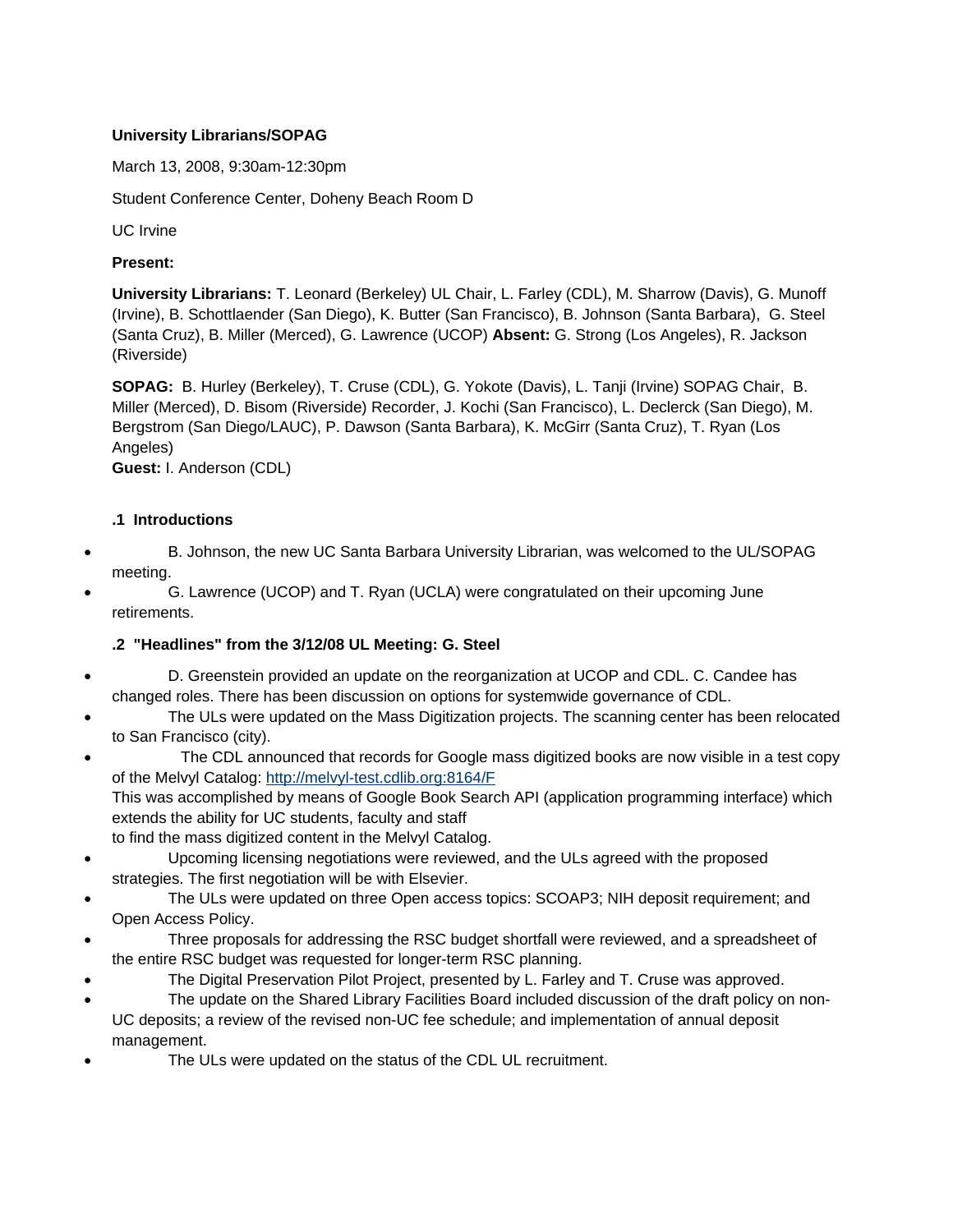#### **Agenda 1. ERMS Progress Report: I. Anderson**

As directed, CDL is in the process of investigating ERM solutions, with goals refocused to support the CDL requirements on two fronts: CDL needs for Tier 1 and CDL-managed Tier 2 resources; and CDL data needed by the campuses. CDL staff expects to finish their investigation within the next two months. In addition to examining commercial ERM systems, CDL will also explore local development of a lightweight system, but will "build only if can't buy". It was noted that a consortial functionality is not available commercial systems. Integration with SFX or link resolver, support of standards, and strong report generation are key considerations. It was also noted that a number of the campuses are pursuing ERM solutions, and CDL was encouraged to take those activities into account.

## **2. Systemwide strategic directions: G. Lawrence**

The ULs have coalesced their thinking around four strategic themes, and are using them to focus their discussions further. SLASIAC has asked for a task force to delve deeper into the impact of the cyber infrastructure issues raised in the ITCG report on scholarly communication. The recent NIH and Harvard initiatives also play into this discussion.

G. Strong is working on another document on intellectual property issues. The ULs have endorsed these directions, and G. Lawrence, with R. Jackson, will continue to develop the document. SOPAG noted that collections are not addressed directly in the themes, although they are covered in other strategic documents. Following discussion, the ULs asked SOPAG to develop a charge for CDC to provide a comprehensive review of current strategies, programs, successes, lack of success, and candidates for strategic collection development. In addition to reviewing existing documents to compile a statement for inclusion in the larger document, CDC was also encouraged to be forward looking, and to focus on what's changing. For example, if a large part of the UC collection is going to be digital, what does that mean? How will we manage this information life-cycle? What will the definition of collections, collection management, curated collections, and research collections be? **ACTION:** SOPAG will develop a charge for CDC.

## **3. UC/OCLC Pilot: K. Butter, T. Ryan, L. Declerck**

T. Ryan updated the ULs and SOPAG on progress with the UC/OCLC pilot. The "Launch packet" has been distributed to the campuses, and the pilot will go live on April  $28<sup>th</sup>$ . A synchronized launch is planned, so all campuses will need to have WorldCat Local links on their websites on that date (but not before.) Publicity is up to the campuses - a suite of communication tools are included in the launch packet. On Monday, March 17<sup>th</sup>, there will be a major software release, which will include Z39.50 links, links to UC-eLinks, sample records, including SCP records, three levels of holdings, and the basic configurations. The four lead implementer sites will be up and testing, as well. There is currently an issue with Z39.50 port limitations on the Davis Aleph system. The other six sites will go live in April. The Assessment Task Force has been charged, and is currently working with OCLC. Usability testing is scheduled for May, and Berkeley and Irvine are the test sites. OCLC has a survey that will be used, and adjusted as needed. The Task Force will also look at statistics being gathered.

T. Ryan demonstrated the UC/OCLC Pilot, and pointed out that E-scholarship repository content appears.

L. Farley demonstrated the links to Google books, using the Google API, at the test site:

<http://melvyl-test.cdlib.org:8164/F>

She noted that the CDL team implemented this in 48 hours.

**ACTION:** The Implementation Team will investigate if Google API can be done with OCLC as well.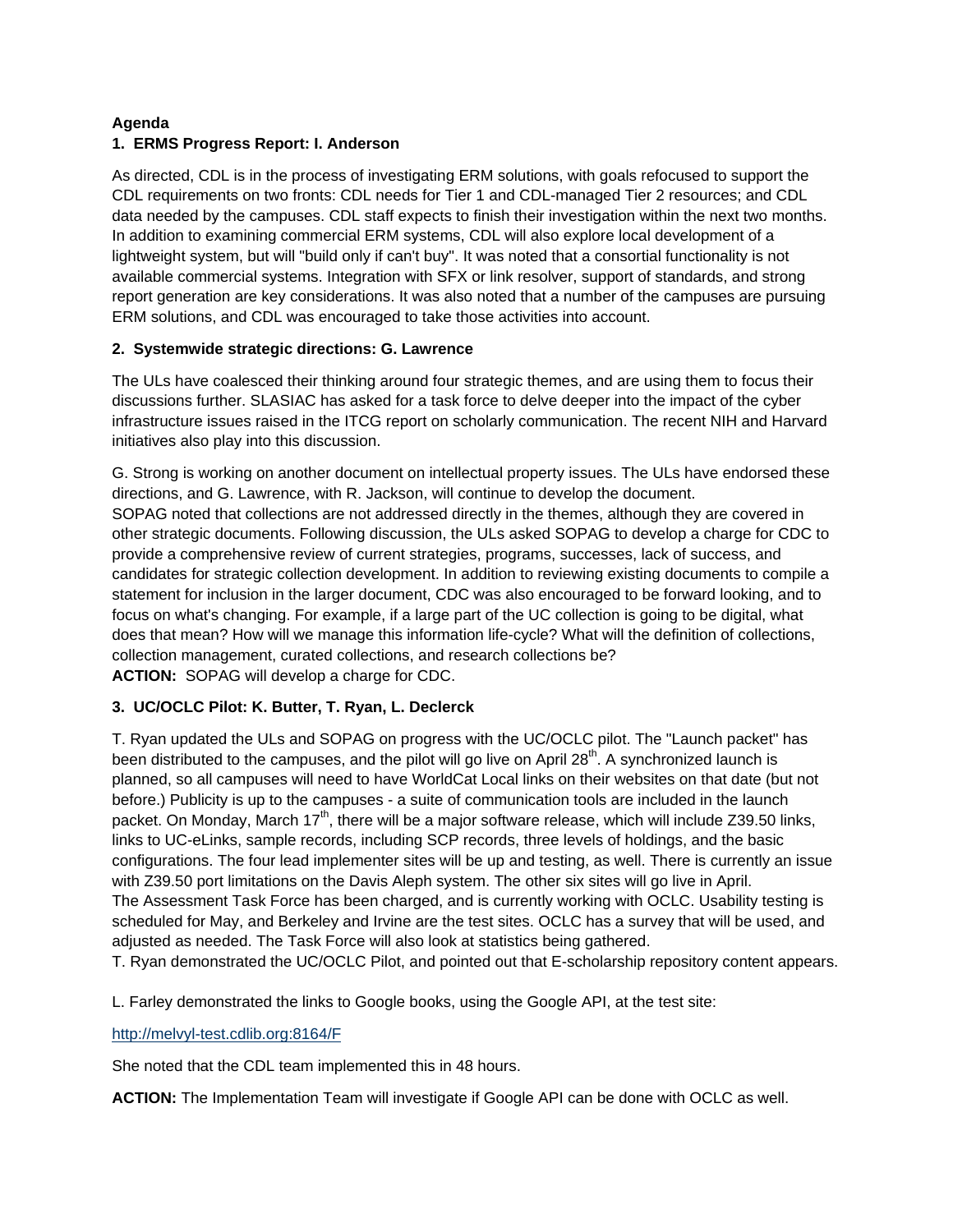**ACTION:** L. Farley will report on plans/timetable for moving this feature to production Melvyl.

# **4. HOPS Big Ideas for the Future of Public Services - Preliminary Report: P. Dawson**

P. Dawson provided background on HOPS discussions leading to this preliminary report. At this point, HOPS is in the process of fleshing out one big idea: creating a common user experience across all campuses. In the discussion, the following comments and questions were made:

- How do we track user expectations, and how do we know how they are doing their work? (The University of Rochester example, with their on staff anthropologist, was noted.)
- How are changing needs tracked?
- Has HOPS examined other user studies?
- How can we best observe what users actually do, rather than rely on what they say they do, and how might we approach this "gap analysis?" Can we do this as a system?
- Users are looking for convenience how can we provide it?
- What could be seriously pursued, and turned into actions; what suite of services might be subsumed in ubiquitous reference service.
- Expand on the ideas and tell the ULs how they move UC forward.

HOPS was encouraged to select a few options, tell the ULs what HOPS would like to work on, and provide a breakdown of needed resources.

**ACTION:** G. Lawrence will convey the Libraries' need for movement on the identity management/UC Trust front to SLASIAC.

**ACTION:** G. Munoff will update the ULs on UCI's "Text a Librarian" pilot at a future meeting.

**ACTION:** L. Tanji and P. Dawson will convey this discussion back to HOPS.

# **5. Criteria for Purchase of Shared Print Journal Archives: J. Kochi, I. Anderson**

J. Kochi and I. Anderson presented an overview of the "Criteria for Purchase of Shared Print ..." document. CDC believes it is time to revisit the rationale and criteria for establishing or retaining shared print archives for licensed journal content. The shared print repositories, in a sense, have served as a transitional support mechanism as digital repositories were developed. The questions now are: Are digital repositories robust and secure enough, and is there confidence in the ability of digital repositories to replace shared print archives, and is the budget situation such that it impacts the criteria? At what point can we consider that UC has made the transition? The CDC document noted the "increasing comfort level of faculty and students working in the digital environment." The comment was made that the original question asked of faculty was if they were comfortable with not having the print copy on campus; they were not asked if they were ok with no print copies at all.

Developments with Portico, and upcoming discussions between CDL and CLR, will impact this discussion. Additional discussion focused on auditing, disaster recovery, and agreements in place to provide access from Portico, for example. The next steps needed, before broad-based decisions can be made, include understanding the Portico service and clarification of Portico's agreement with the vendors, that is, when they can provide the access if vendors can't. It was also noted that there is a strong need for the development of a national shared repository system, and that UC may play a role in that. Perhaps the overarching issue is beyond print copies, and is, rather, "perpetual access," understanding what that implies, and articulating how we deliver it.

# **6. Negotiations Update: I. Anderson**

I. Anderson provided an update on upcoming vendor negotiations and reviewed the Multi-year Contracts spreadsheets. She outlined UC's major issues, objectives and strategies, with selected vendors, and